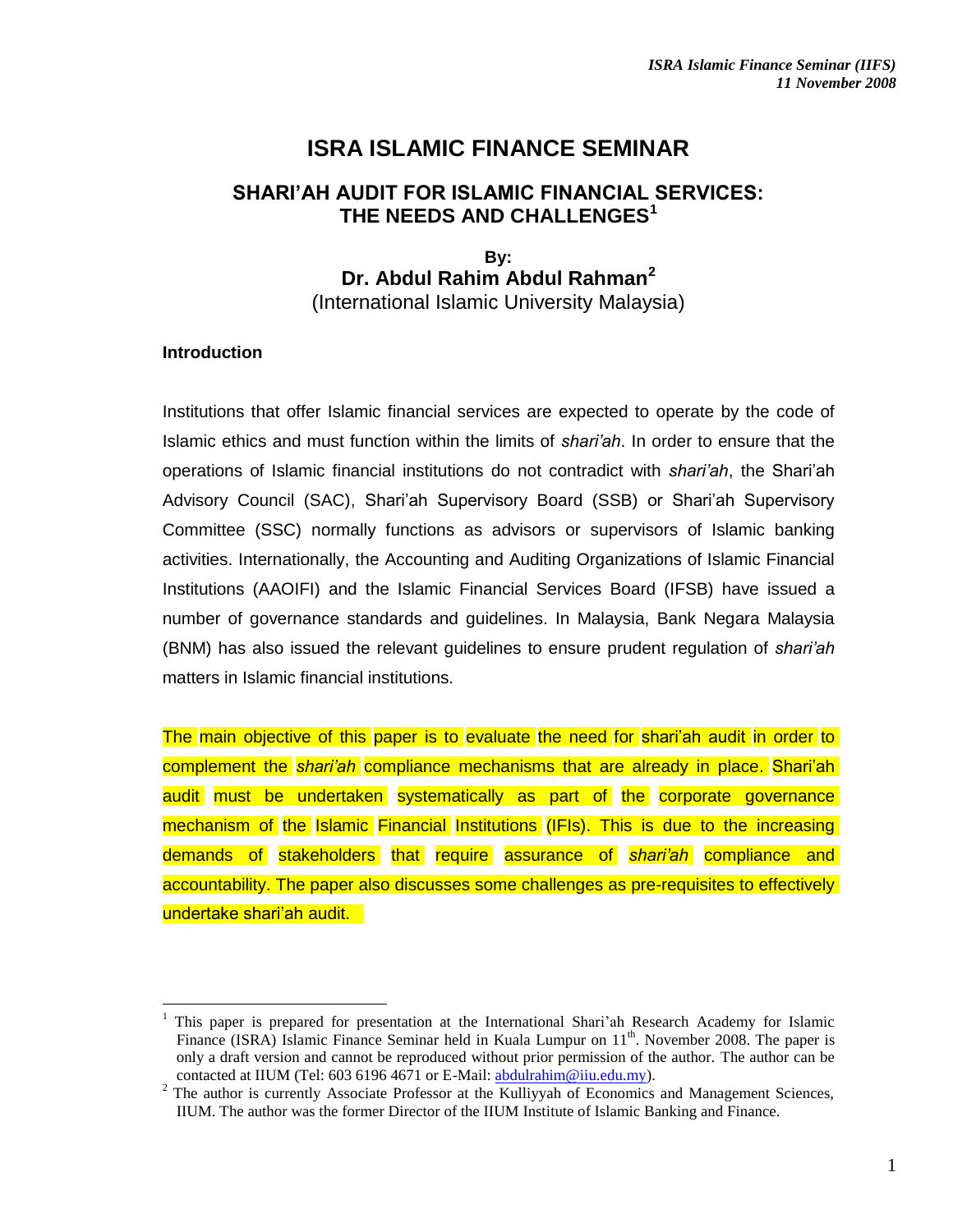#### **The Status Quo**

The present shari'ah governance structure in Malaysia is centred on the National Shari'ah Advisory Council (NSAC) that acts as the sole authoritative body to advise Bank Negara Malaysia (BNM) for Islamic banking and Takaful operations. NSAC has the power to issue fatwa and these fatwa resolutions are binding on all financial institutions in the country. The functions of NSAC are, among others, to ensure banks comply with the *shari'ah* rules and guidelines. The NSAC, in theory, is expected to study and scrutinize the *shari'ah* opinions of the SSCs of Islamic banks and financial institutions. The NSAC is also entrusted to ensure compliance with *shari'ah* rules and guidelines by supervising bank's operations. Other functions may include advising Islamic banks and financial institutions on *shari'ah* issues related to operations and financial dealings. The NSAC also has authority to examine laws, by-laws and circulars governing the financial institutions activities.

In addition, Securities Commission (SC) spelt out the criteria of a shari'ah advisor(s) or shari'ah committee in the Offering of Private Debt Securities Guideline 2000, Section 32 (1). The advisor(s) must be an undischarged bankrupt person, who has not been convicted for any offence arising out of a criminal proceeding. The advisor(s) must also be of a good repute and must possess the relevant qualifications and expertise, particularly in *fiqh mua'malat* and Islamic jurisprudence, with a minimum of 3 years working experience or exposure in Islamic finance. The above section also state that the issuer of Private Debt Securities must either appoint an independent shari'ah advisor with the above criteria or appoint the shari'ah committee of an Islamic bank or a licensed institution approved by Bank Negara Malaysia.

In 2006, Islamic Financial Services Board (IFSB) has issued the Guiding Principles on Corporate Governance for Institutions offering Islamic financial services. It recommended that the Board of Directors (BOD) set up a Governance Committee, comprising at least three members, to coordinate and integrate the implementation of the governance policy framework and one of the member should be a shari'ah scholar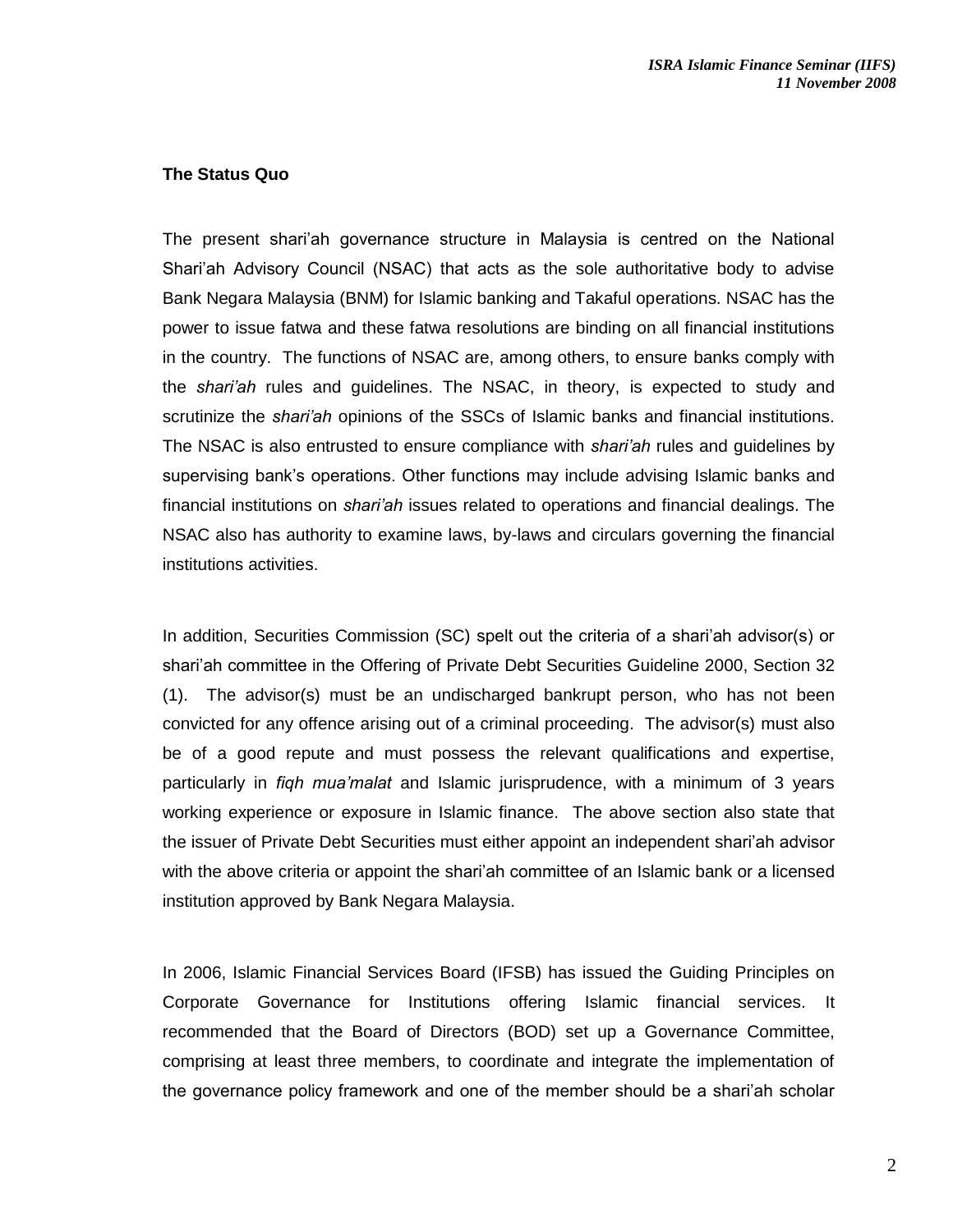(possibly from the institution's SSB). This is to empower the role of shari'ah advisor as well as to place *shari'ah* compliance as part of a wider governance concerns. This is also an effort to assist the Governance Committee to effectively address *shari'ah*-related governance issues, and also to coordinate and link the complementary roles and functions of the Governance Committee and the SSB.

The requirements for all Islamic banks and financial institutions to carry out business in line with the *shari'ah* rules and guidelines are clearly stated in Islamic Banking Act, 1983. Section 5(b) of the Act specifies the need for the establishment of Shari'ah Advisory Council (SAC) – "that there is, in the articles of association of the bank concerned, provision for the establishment of a shari'ah advisory body to advise the bank on the operation of its banking business". Generally, there are 2 types of *shari'ah* compliance: (i) ex-ante compliance, and (ii) ex-post compliance. The ex-ante *shari'ah* compliance is basically the SACs supervision, monitoring and control tasks that take place upon and during implementation of the bank's dealings. These activities include making sure that the banks and financial institutions comply with the *shari'ah* rules and guidelines during the designing of the contracts and agreements, during the process of transactions, during the conclusion and execution of the contract, and up to the implementation of the terms of contract and liquidation.

So far, very few institutions undertake ex-post *shari'ah* compliance process. Ex-post *shari'ah* compliance process requires thorough and comprehensive shari'ah audit to review and check the transactions that took place after the execution of the contracts. The ex-post *shari'ah* compliance is basically to perform the random samples of completed transactions to ensure that these transactions conform to *shari'ah* rules and guidelines. An internal audit or external audit may be required to perform this where the result of the audit needs to be reported to the management.

Cursory examination of the Islamic financial services industry especially in Malaysia will show us an apparent gap in the *shari'ah* supervisory practices. Even though the SSCs of the Islamic banks have expressed their opinions on the *shari'ah* compliance, thorough audit or review processes of the *shari'ah* legal contracts, documentations and operations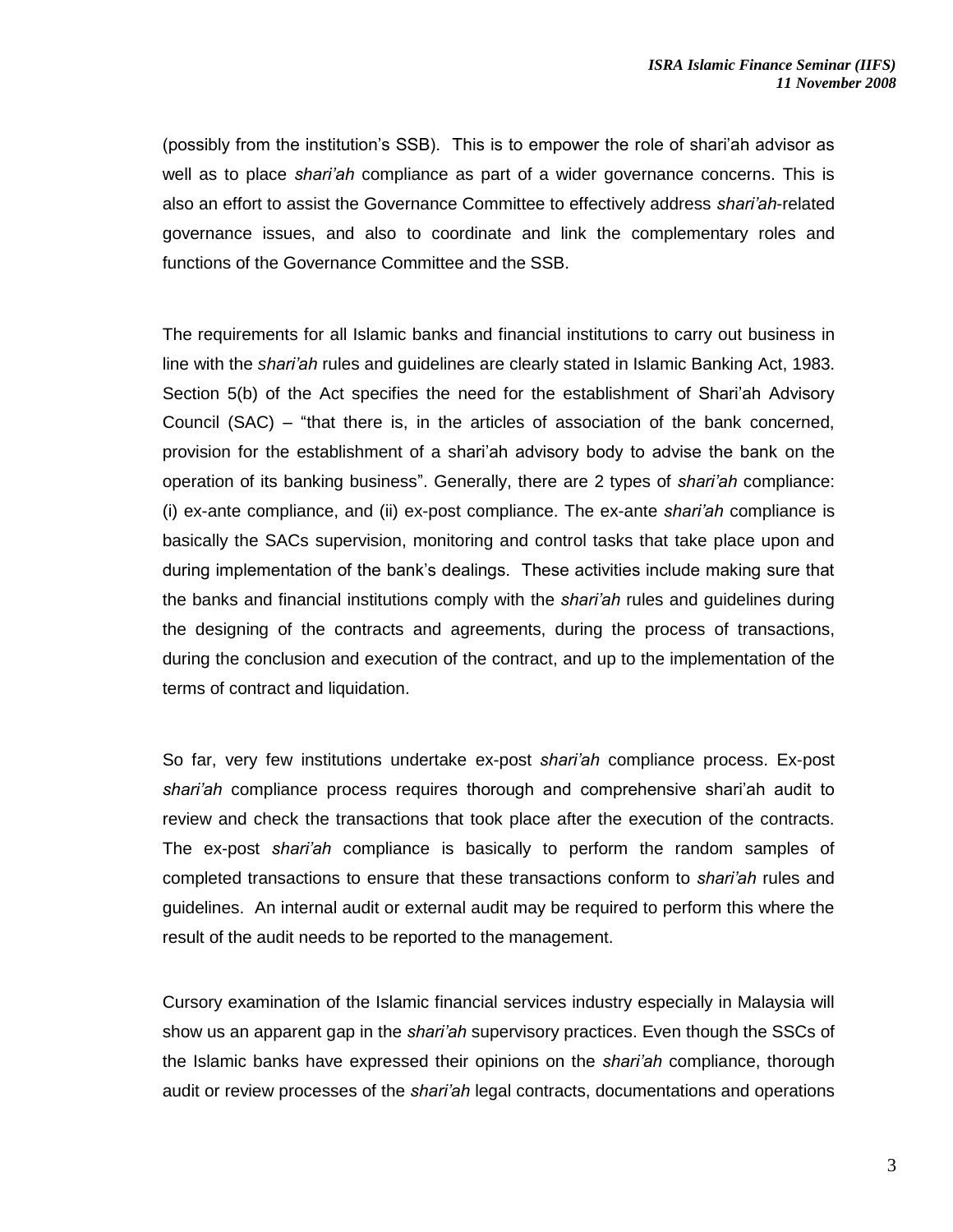are rarely conducted properly. Without such audit and review processes a functional gap of *shari'ah* compliance processes emerges. This gap is a serious loophole in the Islamic financial system that is founded on *shari'ah* precepts.

*Shariah* advisors rarely carry out thorough internal *shari'ah* review or audit on the operations of Islamic banks due to their restricted scope of work. On the other hand, as required by the companies act, Islamic banks are also subjected to financial audit conducted by external auditors which are normally carried out by professional accounting firms. In Malaysia, BNM as the supreme regulatory body of the local financial market also conduct supervision on Islamic banks including *shari'ah* related matters.

In Malaysia at least, a comprehensive shari'ah audit program so far has not been developed. Shariah audit program means a manual-based document that clearly spells out step-by-step shari'ah audit procedures, policies and processes when offering Islamic financial services. The audit program should also include standard operating procedures including accounting (MASB, AAOIFI etc), regulatory requirements (BNM) and other requirements. Since shari'ah audit is yet to be made a regulatory requirement by BNM, there is a need for external financial auditors, internal auditors, and shari'ah unit or department within the IFIs to work closely with shari'ah advisors to ensure *shariah* compliance of Islamic financial activities. In comparison, the State Bank of Pakistan (SBP) has undertaken an exercise to build up a manual for shari'ah audit which was developed in consultation with an external advisory partner. The manual was put on test in an Islamic bank in Pakistan where the Islamic financial institution developed shari'ah audit skills among its staff while providing hands-on training to SBP's inspection staff.

## **The Needs**

Enhancing stakeholders' value is a central purpose for any business including Islamic financial institutions. Their stability, financial performances and ability to intermediate resources will depend on stakeholders' confidence. A particular confidence feature in respect of Islamic financial services is the requirement of conveying to stakeholders that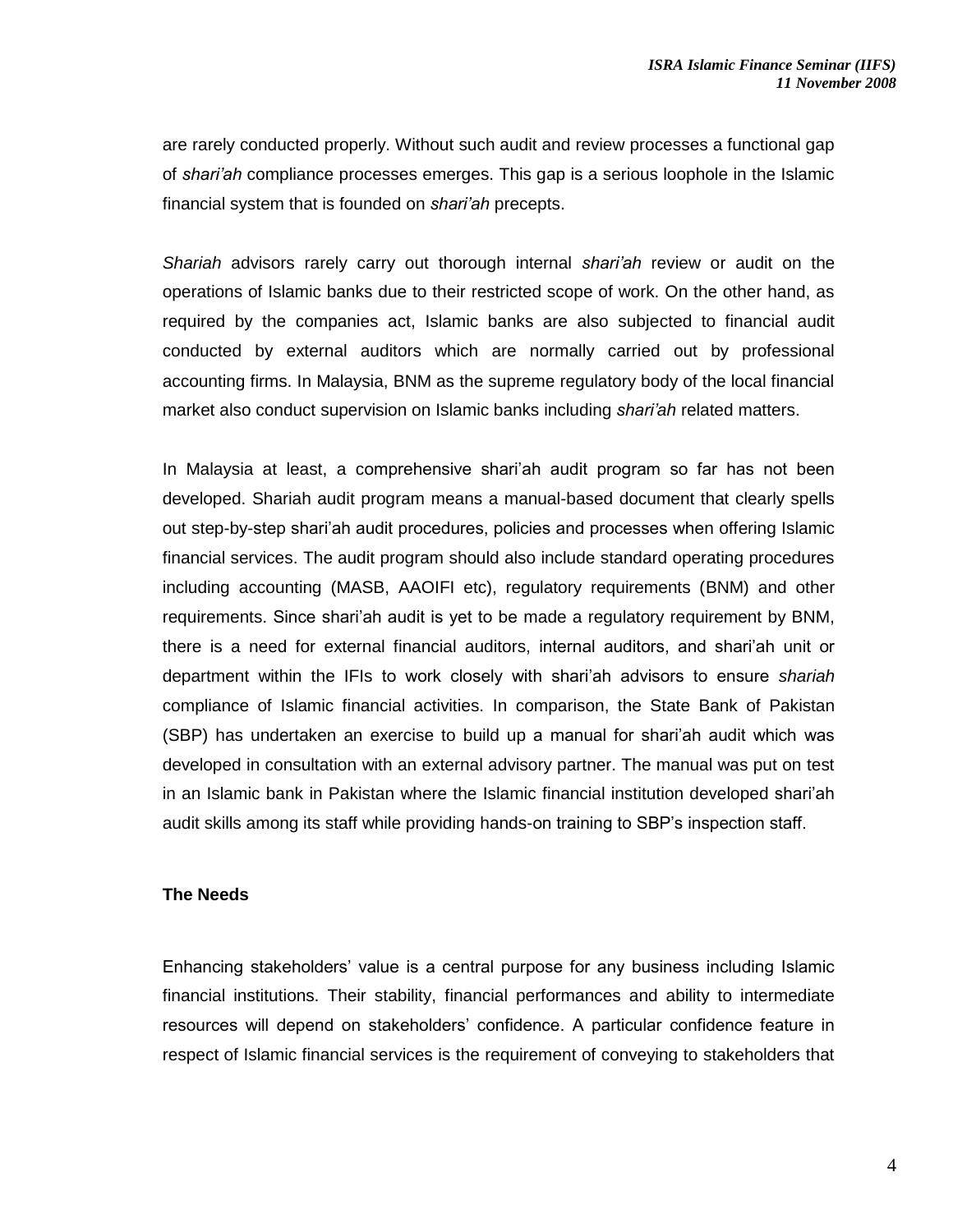their financial business is conducted in conformity with their religious beliefs (Grais and Pallegrini, 2006).

Since *shari'ah* is the cornerstone of Islamic financial products and services, if the customers find that the products that they have in their portfolio are not *shari'ah* compliant, this would seriously undermine the confidence in the Islamic financial services industry as a whole. Thus, *shari'ah* non-compliance risk is clearly a major challenge for regulators (Bhambra, 2007). Some regulators have sought to find a solution through the implementation of adequate systems and controls that ensure compliance with *shari'ah*. Such *shari'ah* systems and controls should ensure that the rulings and fatwa of the SSC are disseminated and implemented throughout the financial institution. However, the *shari'ah* systems and controls need to be supplemented with external and internal shari'ah audit requirements. These audit requirements will provide mechanisms for a regulator to monitor, control and take action against the financial institutions if they do not meet the *shari'ah* requirements based on a failure to maintain and comply with its internal systems and controls. In addition, every regulatory structure needs to have adequate enforcement power to ensure the necessary action can be taken in the event of violation of *shari'ah*.

Current practice to ensure *shari'ah* compliance relies essentially on internal corporate structure in particular SSC. These certainly offer stakeholders a level of comfort. Nevertheless, they face a number of challenges relating to their independence, the confidentiality of institution-specific proprietary information, the limited availability of professionals with both *shari'ah* scholarship and financial skills, and the need for consistency in pronouncements between the various SSCs (Grais and Pallegrini, 2006).

Recent literature and practice have focused on establishing external corporate governance structures to ensure effective *shari'ah* governance and audit. Chapra and Habib (2002) suggested that chartered audit firms should acquire the necessary knowledge to undertake shari'ah audit. This process is already underway as evidenced by the increasing number of independent consulting companies and law firms offering *shari'ah* advisory services. In addition to reducing internal audit costs in the Islamic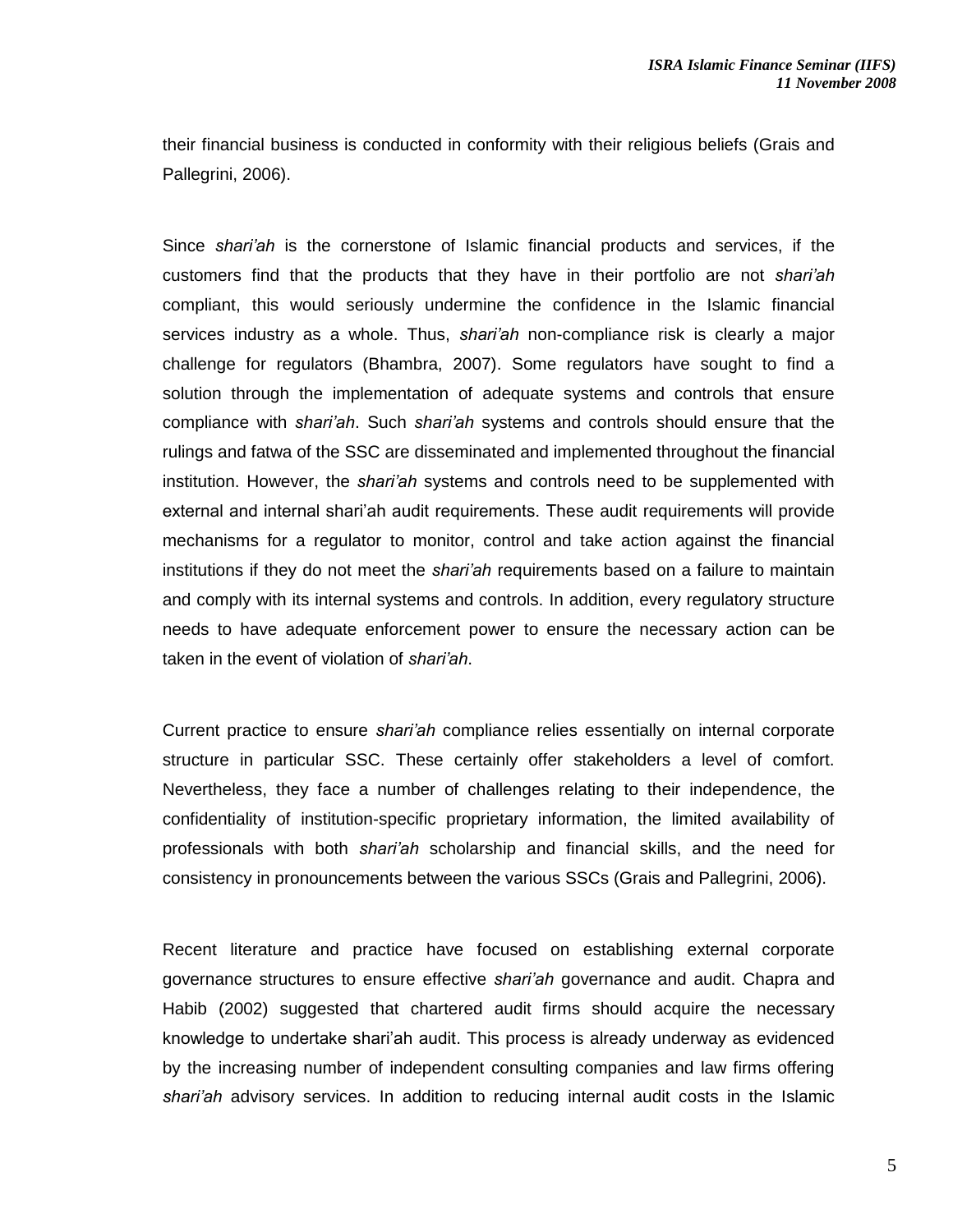financial institutions, the use of such services would possibly give the institution access to broader range of expertise. However, it is not certain that switching to external shariah audit would bring tangible guarantees of *shari'ah* compliance. Another argument is that internal auditors are generally more familiar with the record systems, policies and procedures of the institution and can provide quick responses to managers. The result could be more detailed and exhaustive internal shari'ah audit.

If we examine the current practice, the final output of the SSCs pronouncement will be presented as part of the annual reports of Islamic banks. The practices of SSCs currently have a number of constraints. The following extracts are taken from an Islamic bank's annual report:

"We conducted our audit in accordance with approved Standards on Auditing in Malaysia. These standards require that we plan and perform the audit to obtain all information and explanations which we consider necessary to provide us with evidence to give reasonable assurance that the financial statements are free from material misstatements."

## **(Report of the Auditors)**

"The duties and responsibilities of Shariah Supervisory Council (SSC) are to review, appraise and advise the Directors on the operations of the Group and of the Company's business in order to ensure that they do not involve any element which is not approved by Islam. (…) We,…..and….., being two members of the SSC, do hereby confirm on behalf of the Council, that in our opinion, the operations of the Group and of the Company for the year ended…have been conducted in conformity with Shariah principles."

#### **(Report of the Shariah Supervisory Council)**

If we compare the above two extracts, a number of issues can be identified. First, the Report of the Auditors clearly provides an independent assurance on the integrity and fairness of financial information produced by the Islamic banks. Financial statement audit is to enable the auditor to express an opinion as to whether the financial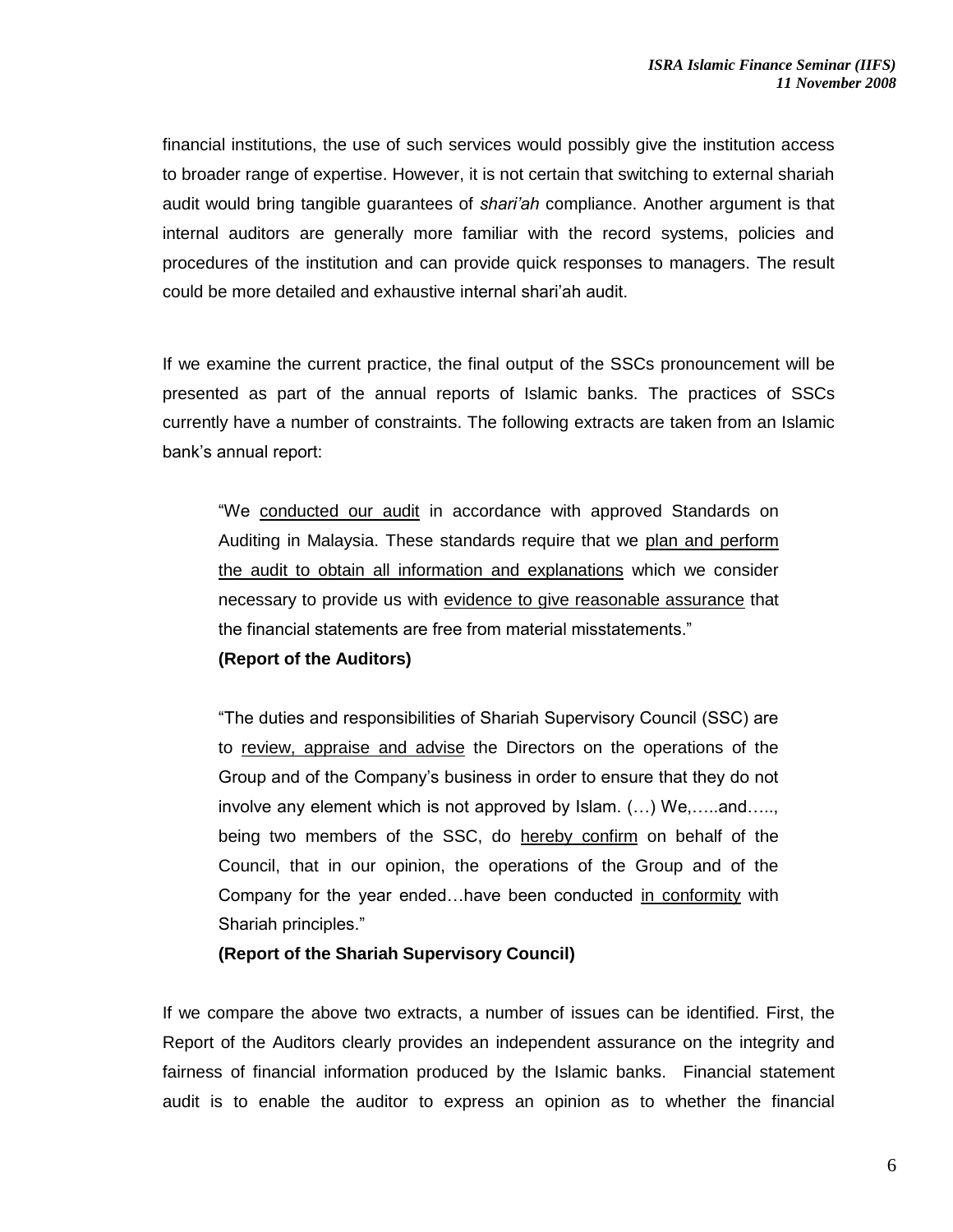statements are prepared, in all material aspects, in accordance with an identified financial reporting framework. The financial statement audit involves obtaining and evaluating evidence about an entity's financial affairs so as to establish the degree of correspondence between the management's assertions and the established criteria, such as legal requirements and accounting standard (Leung, Coram and Cooper, 2007). This type of audit is performed by independent auditors appointed by the shareholders of the company. Auditors must be qualified and able to exercise their skills in an independent and objective manner. Since the transactions of the business are too many, evidences need to be accumulated on a sampling basis. Thus, the auditors' opinion is only based on reasonable assurance and certainly not a complete assurance.

On the other hand, the Report of SSC indicates a statement of opinion that reflects a complete assurance that the operations of the Islamic bank were conducted in conformity with shari'ah principles. However, if we examine the roles and responsibilities of the SSC, they are not required to conduct an audit as performed by the financial auditors. Therefore, it may be tactless for them to make such a firm statement to indicate complete assurance, since their functions are much less than what the financial auditors undertake. The SSC does not conduct shari'ah audit in order to express their opinions. They only approve the products and services as well as the required legal documentations. This is a functional gap that we can identify by comparing the Report of the Auditors and the Report of the SSC.

Secondly, financial auditors are independent and they are either individual practitioners or members of public accounting firms who render professional auditing services to clients. By virtue of their education, training and experience, independent auditors are qualified to perform the audit. Like members of medical and legal professions, auditors work on a fee basis. The auditors are expected to be independent of the client in carrying out an audit and reporting the results. To be independent, auditors should be without bias in respect of the client under audit and should appear impartial to those relying on the results of the audit. On the other hand, even though members of SSCs are qualified *shari'ah* scholars, they have not been subjected to rigorous training, as the auditors. Currently, there is no specific training program or professional qualification for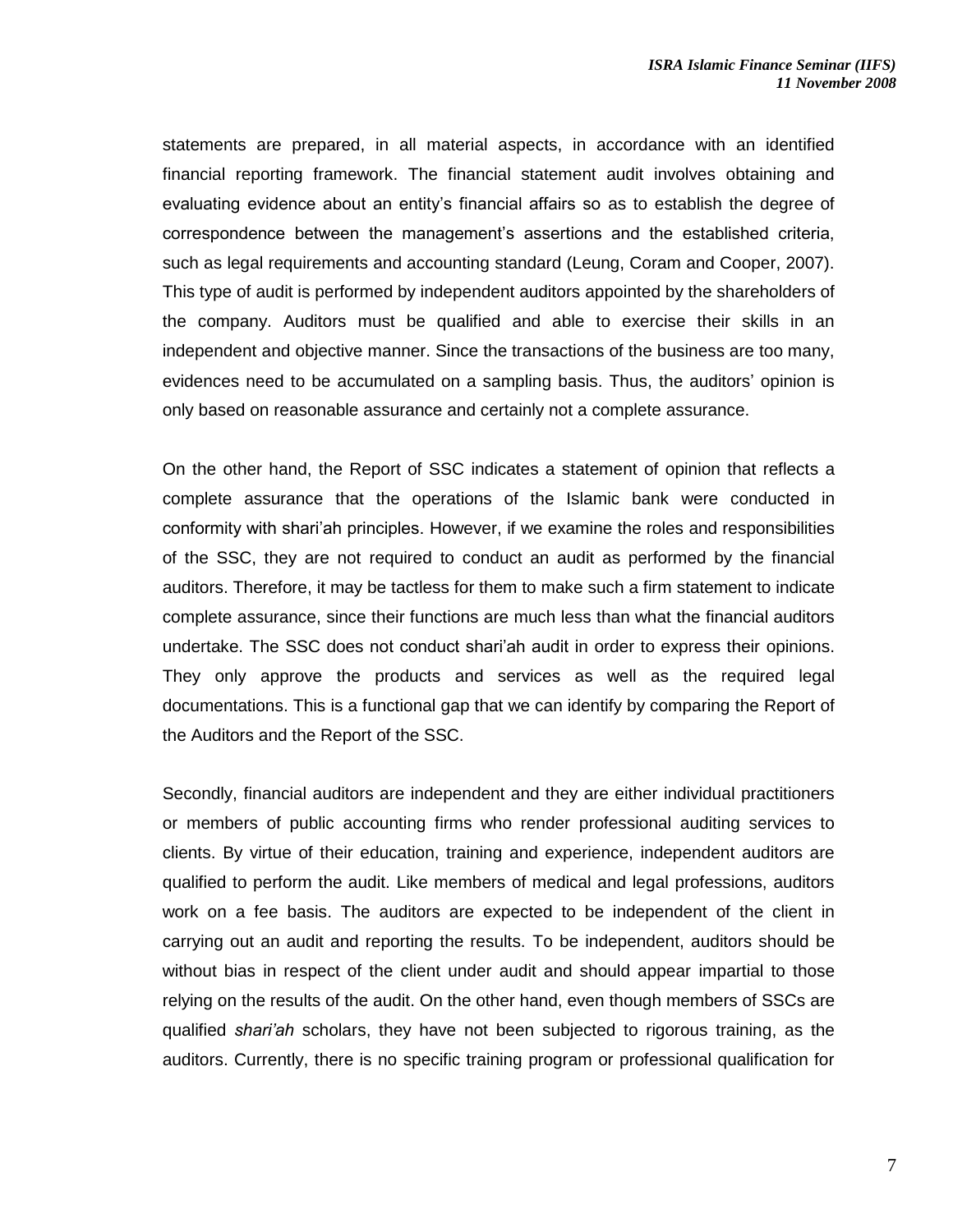the shari'ah scholars for them to effectively function and express their independent opinion.

Members of SSC are assumed to be people with deep religious commitment. The SSC's failure to be *shari'ah* compliance would extort an unbearable moral cost, which is much greater than the loss of economic revenue. In terms of public perception, SSC must be perceived as independent so that the report can be considered as credible (Abdel Karim, 1990). Unlike financial auditors, whom are governed by legal rules and professional codes of ethics, SSC is guided by religious and moral beliefs where there is an obligation to religious peers and the community. These expectations impose greater accountability for the SSC to be more competent and independent. Since, there is no requirement for a shari'ah audit to be undertaken as yet, it is then too much to expect the SSC to effectively report their assurances.

Thirdly, for financial auditors, they are liable under the statute and the common law. In cases of irregularities, auditors are required to report if they have reasonable grounds to suspect any contravention of the law. In the case of SSC, they have statutory responsibility as per Islamic Banking Act 1983 (Section 5b) "that there is, in the articles of association of the bank concerned, provision for the establishment of a shari'ah advisory body to advise the bank on the operation of its banking business…". Section 124(7)(1) of BAFIA also states the need for the shari'ah Advisory Council to advise on the Islamic banking business or Islamic financial business.

The responsibility of SSC is mainly to advise the IFI, however the main responsibility lies with the management of the Islamic banks. On the contrary the above Report of Shari'ah Supervisory Council indicates that SSC has taken the responsibility not only to advise but also to provide assurances. It remains to be seen to what extent the SSC is legally liable in the case of *shari'ah* non-compliance and irregularities. Nevertheless, SSC also needs protection not only by the laws but also morally in the eyes of the public. The Report of SSC is certainly of great value to the management to ensure credibility of IFIs to the public at large.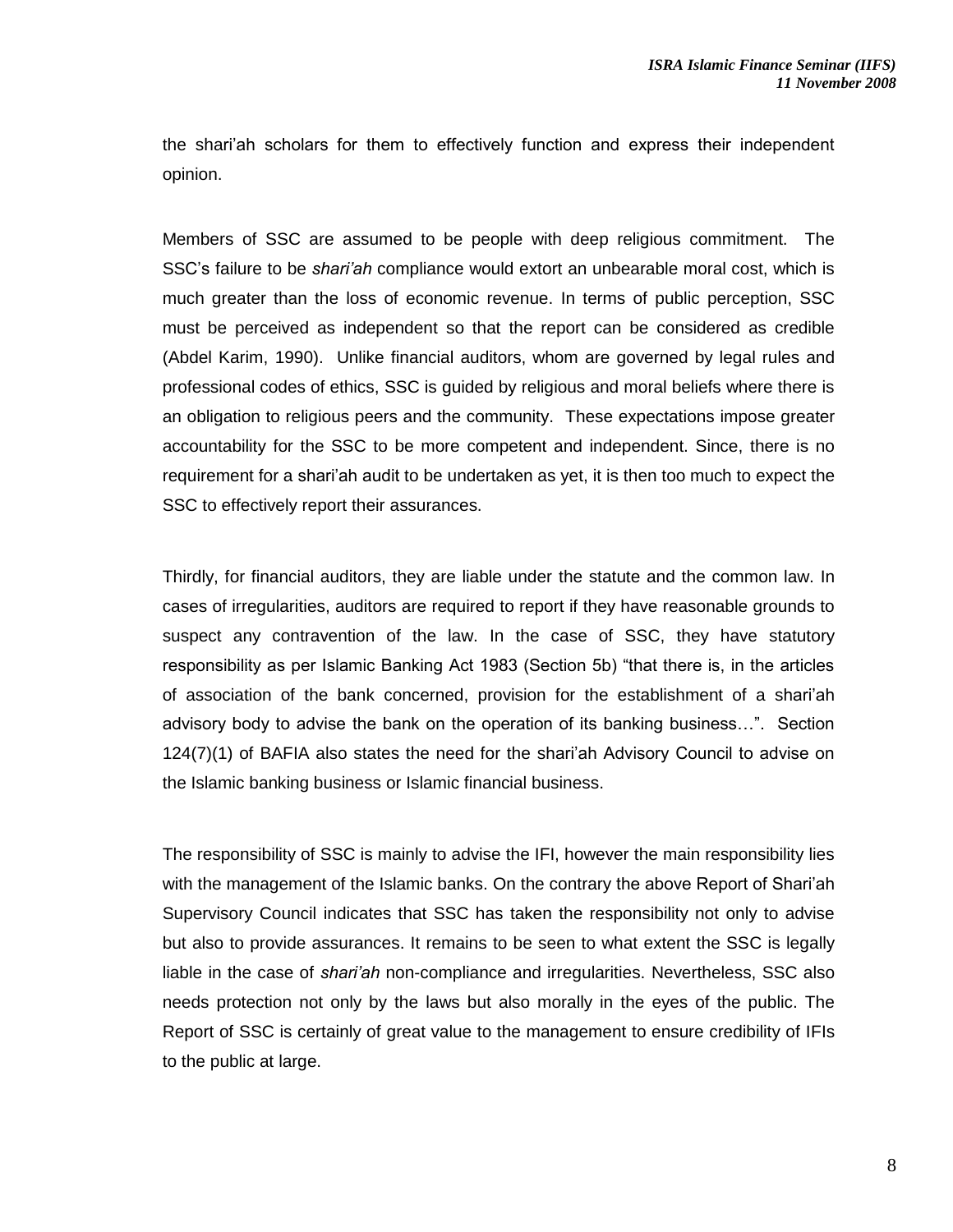The Islamic financial services industry currently has not fully and systematically undertaken shari'ah audit. Even though the products and services are approved by BNM and the shari'ah advisors, no systematic review has been comprehensively undertaken to ensure proper *shari'ah* compliance. This implementation process should be initiated by the relevant authorities such as Bank Negara Malaysia (BNM), IFIs themselves or/and a dedicated independent institution to be established either by the industry or by the BNM.

## **The Challenges**

Shariah auditing of Islamic financial services can be defined as the accumulation and evaluation of evidence to determine and report on the degree of correspondence between information and established criteria for *shari'ah* compliance purposes. Auditing should be done by a competent, independent person. To do an audit, there must be information in a verifiable form and some standards (criteria) by which the auditor can evaluate the information. Information can and does take many forms. Shari'ah auditors perform audits on both objective (financial information e.g. profit distribution) and subjective information (*shari'ah* information) to ensure *shari'ah* compliance of Islamic banks.

## *Shari'ah Audit Evidence*

The first challenge to undertake shari'ah audit is to establish audit evidence. Shari'ah audit evidence can be defined as any information used by the auditor to determine whether the information being audited is stated in accordance with established criteria for *shari'ah* assurance purposes.

The criteria for evaluating information vary depending on the information being audited. In the audit of historical financial statements by auditors, the criteria are usually the financial reporting standards (FRS). For more subjective information, it is more difficult to establish a criterion. Typically, auditors and entities being audited would agree on the criteria well before the audit starts. For the shari'ah auditing process of Islamic financial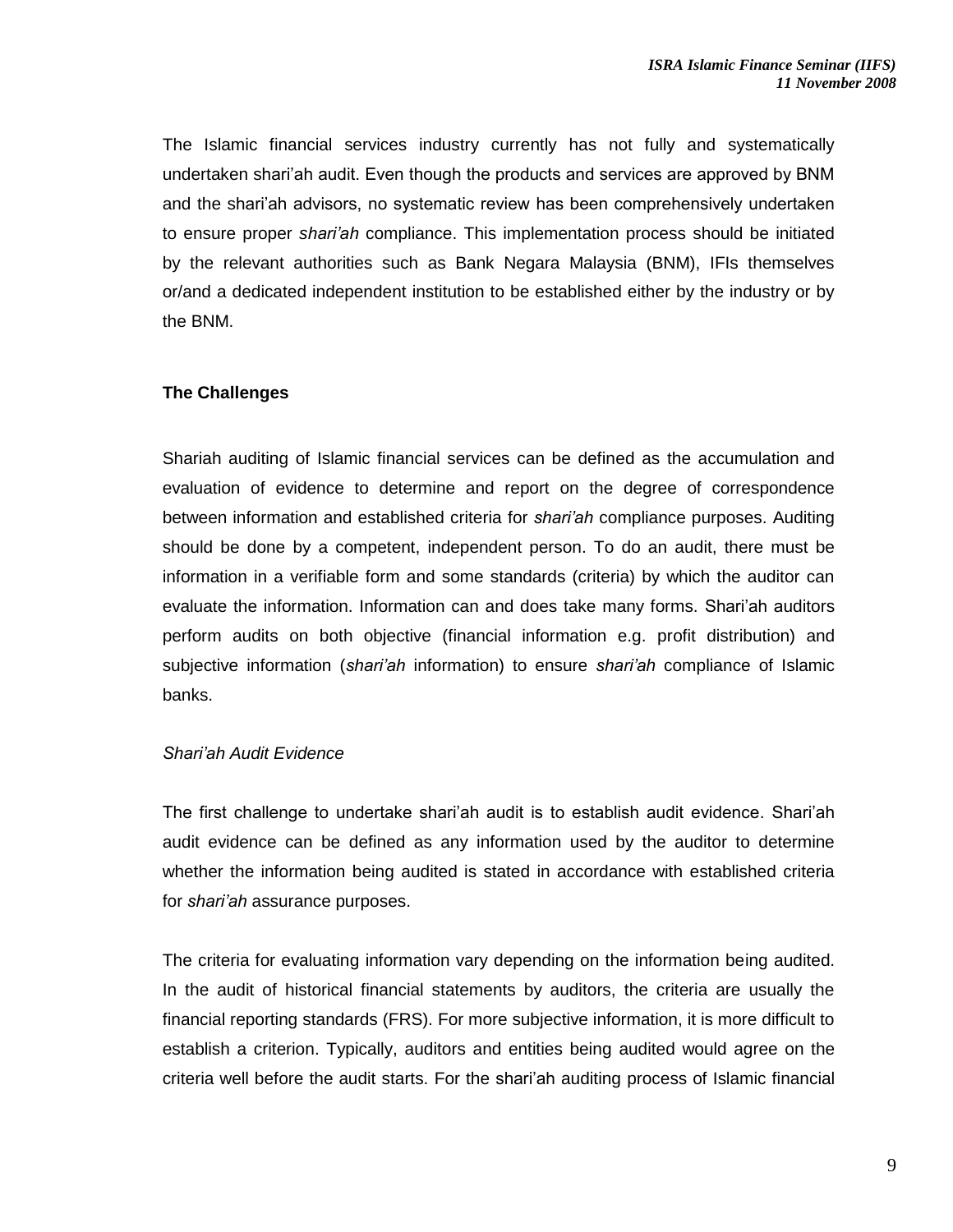services, the criteria could be developed based on the written opinions of the SSC, the product manuals and the standard operating procedures.

Audit evidence is the necessary information used by the auditor to determine whether the information being audited is in accordance with the established criteria. Similarly for shari'ah auditing process, evidence may take many forms including: oral testimony of the auditee; written communication with outsiders; observations by the auditor; as well as electronic data about transactions. To satisfy the purpose of the audit, the auditors must obtain sufficient quality and volume of evidences. Auditors must determine the types and amount of evidence necessary and evaluate whether the information corresponds to the established criteria.

Evidences include information that are highly persuasive, such as the auditor's investigation of legal documents, and less persuasive information, such as employees' responses. The auditor gathers evidence to draw conclusions. A major decision facing every shari'ah auditor would be to determine the appropriate types and amount of evidence to accumulate in order to satisfy that the client has maintained effective internal control over shari'ah matters.

Shari'ah audit should involve a systematic review of the operational aspects of the IFIs. This will include an examination of the policies and procedures of the IFIs such as product manuals, operational processes, contracts etc. Shari'ah audit also needs to review the organizational structure to ensure it is feasible to undertake a *shari'ah* compliant activity. This will include the availability of qualified staff with a sufficient knowledge of *shari'ah* to support the operations of the IFIs.

## *Shari'ah Audit Programs and Procedures*

The second challenge to undertake shari'ah audit would be to develop a systematic and thorough audit program. The list of audit procedures for an entire shari'ah audit is considered as a shari'ah audit program. There will be an audit program for legal documentations, for operational procedures, and so on. An audit program is designed to audit a particular area of the overall scope of the audit exercise. Therefore, it is common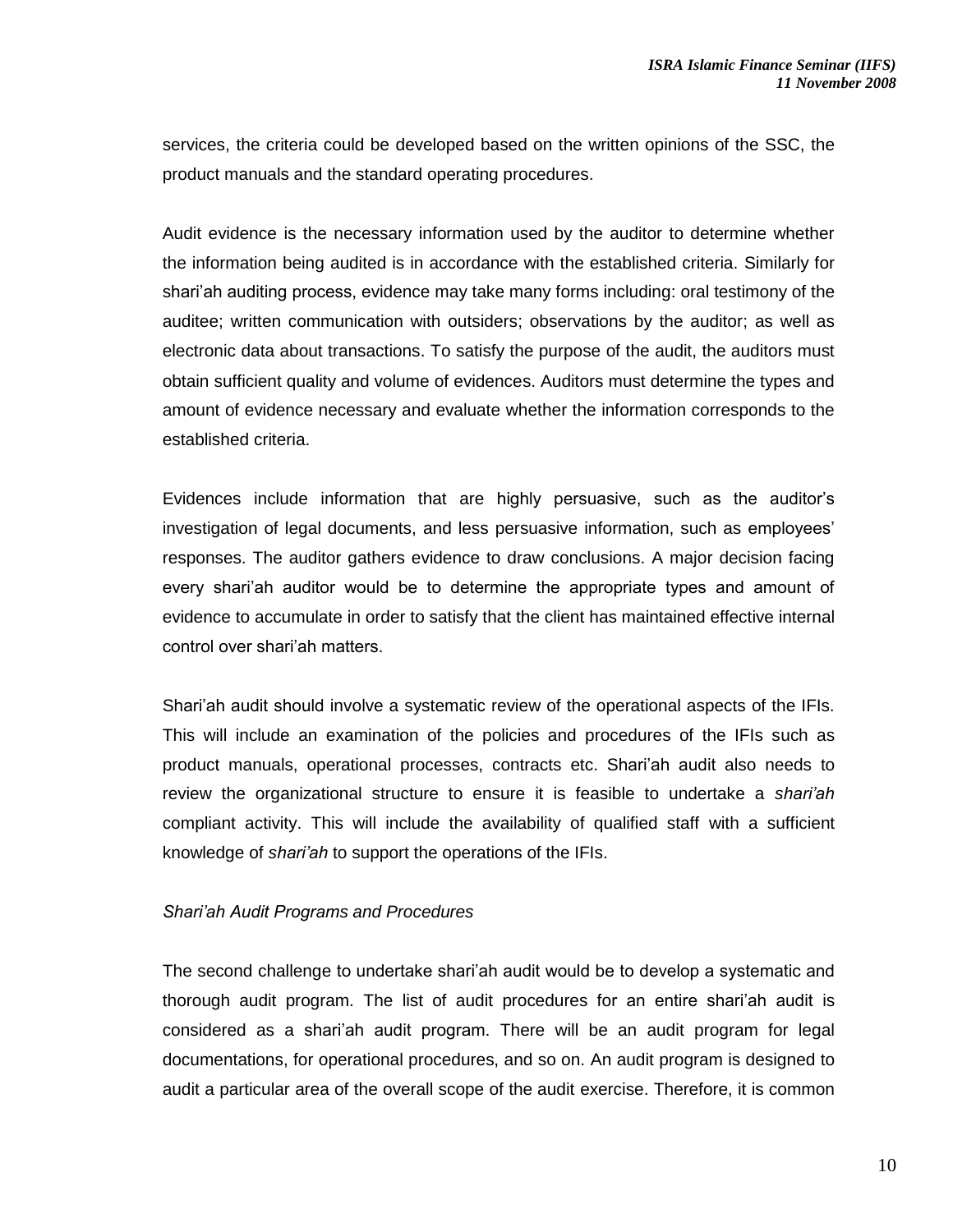to have several different audit programs for the various departments and business activities.

Shari'ah audit programs can be developed to cover variety of Islamic financial products and services such as: (i) Islamic deposit and investment based on *wadi'ah* and *mudarabah*; (ii) Islamic home financing based on BBA and *musharakah mutanaqisah*; (iii) Islamic motor vehicle financing based on *ijarah*; (iv) Islamic trade financing based on *murabahah*, *wakalah*, etc.; (v) Islamic personal financing and credit card; and many others. The shari'ah audit program also needs to be written in the language that can be easily understood by the potential stakeholders. Their feedbacks are required after a period of testing the shari'ah audit program in practice.

Shari'ah audit is a process to ensure that any activities carried out by the Islamic financial institutions does not contravene the *shari'ah*. The first scope of shari'ah audit could be the audit of financial statement of the IFIs. This is to review and to ensure the financial transactions are recognized, measured and reported accurately and reflect the rights and obligations arising from the various *shari'ah* contracts. The adherence to best practices should also consider the existing accounting standards, BNM rules and regulations, and the relevant international standards such as those provided by AAOIFI.

There are at least 3 phases of the shari'ah audit i.e. (1) Planning; (2) Examination; and (3) Reporting (Mohamed Sultan, 2007). At the planning stage, the auditors need to understand the business of the Islamic financial institutions including the nature of contracts used for different types of Islamic financial services. Then, the shari'ah auditors need to identify the appropriate techniques, resources and scope to develop the audit program. The audit program will then identify the key activities to be undertaken, the objectives of each activity and techniques to be used including sampling technique, in order to achieve each audit objective. Among techniques that can be utilized include examination of papers, interviewing, benchmarking, surveys, case studies, flow charting and others.

During the examination stage, the right audit techniques need to be identified and deployed. The right techniques are needed to gather the required evidence both in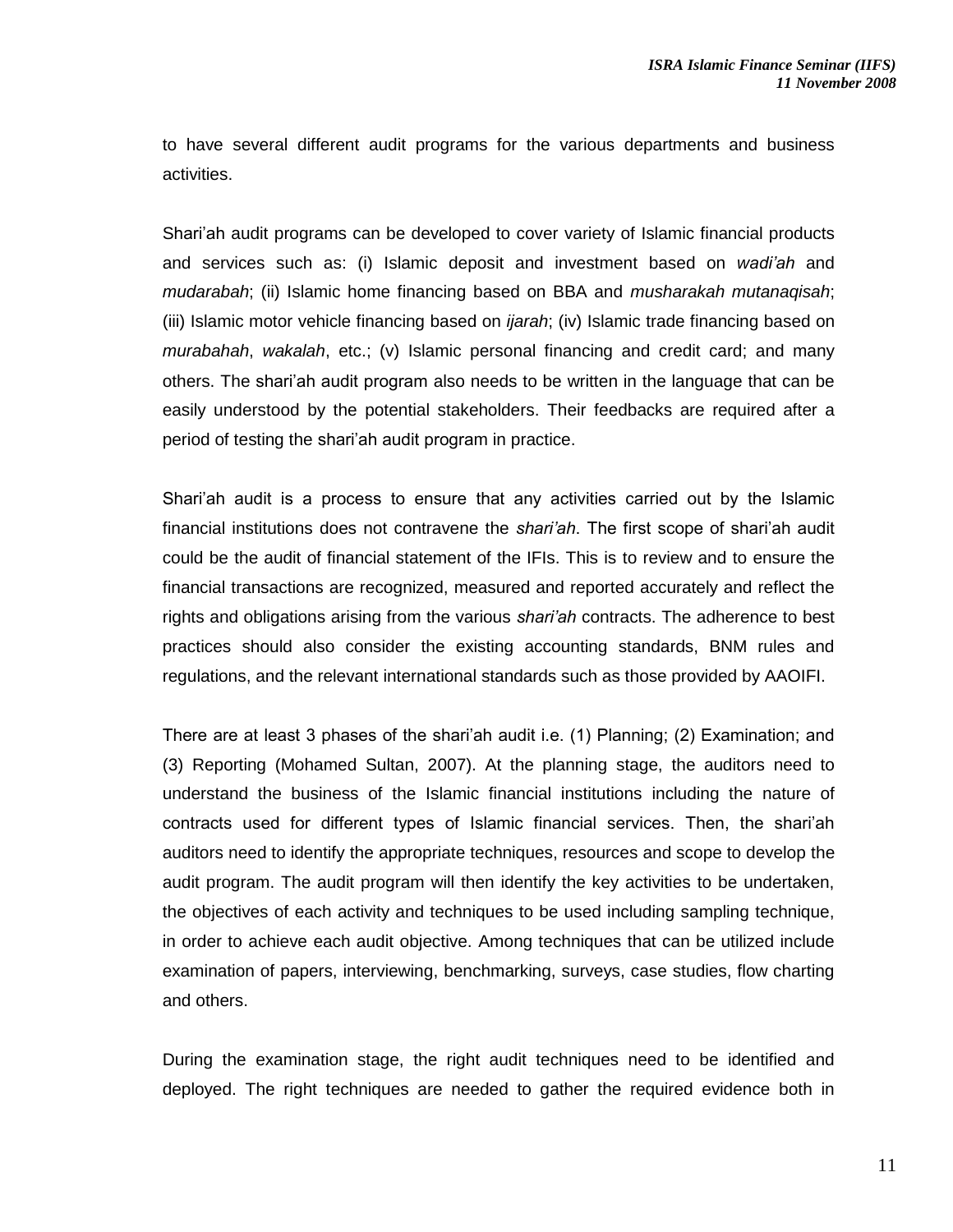quality and quantity, to enable reasonable conclusions to be reached on the *shari'ah* compliance. There will be certain aspects of the audit fieldwork which will require sampling techniques. A more detailed examination of the documentations would be necessary whether sampling methodology is used or not. Of immense importance during the field work are the working papers and audit records. The main purpose of retaining working papers is to furnish systematic record of work carried out during the audit and they also represent a record of information and facts obtained to support the findings and conclusions.

The final stage, the reporting stage, embodies deliverables from the audit exercise. This will include preparing the shari'ah audit report, which is the communication of the auditor's findings to users. Reports differ in nature, but all must inform readers of the degree of correspondence between information and established criteria.

#### *Shari'ah Audit Education*

The third challenge would be to produce competent and independent shari'ah auditors. The shari'ah auditors must understand the criteria used in a shari'ah audit and must be competent to discern the types and amount of evidence to accumulate before concluding the audit. The auditors must also have an independent mental attitude. The competence of the individual performing the audit is of little value if he or she is biased in the accumulation and evaluation of evidences. Although absolute independence is impossible, shari'ah auditors must strive to maintain a high level of independence to uphold the confidence of users relying on their reports. In the case of internal shari'ah auditors – those employed by the companies they audit – they usually report directly to top management, keeping the auditors independent of the operating unit they audit.

So far, there is no specialized academic and professional education and training program on shari'ah audit that can cater the needs of both the financial institutions and the regulators. The education and training program should equip the shari'ah auditor with two basic knowledge i.e. specialised *shari'ah* knowledge as applied in Islamic banking and finance, and Accounting and Auditing knowledge and skills. Two groups of potential entrants to shari'ah audit education and training would be *shari'ah* graduates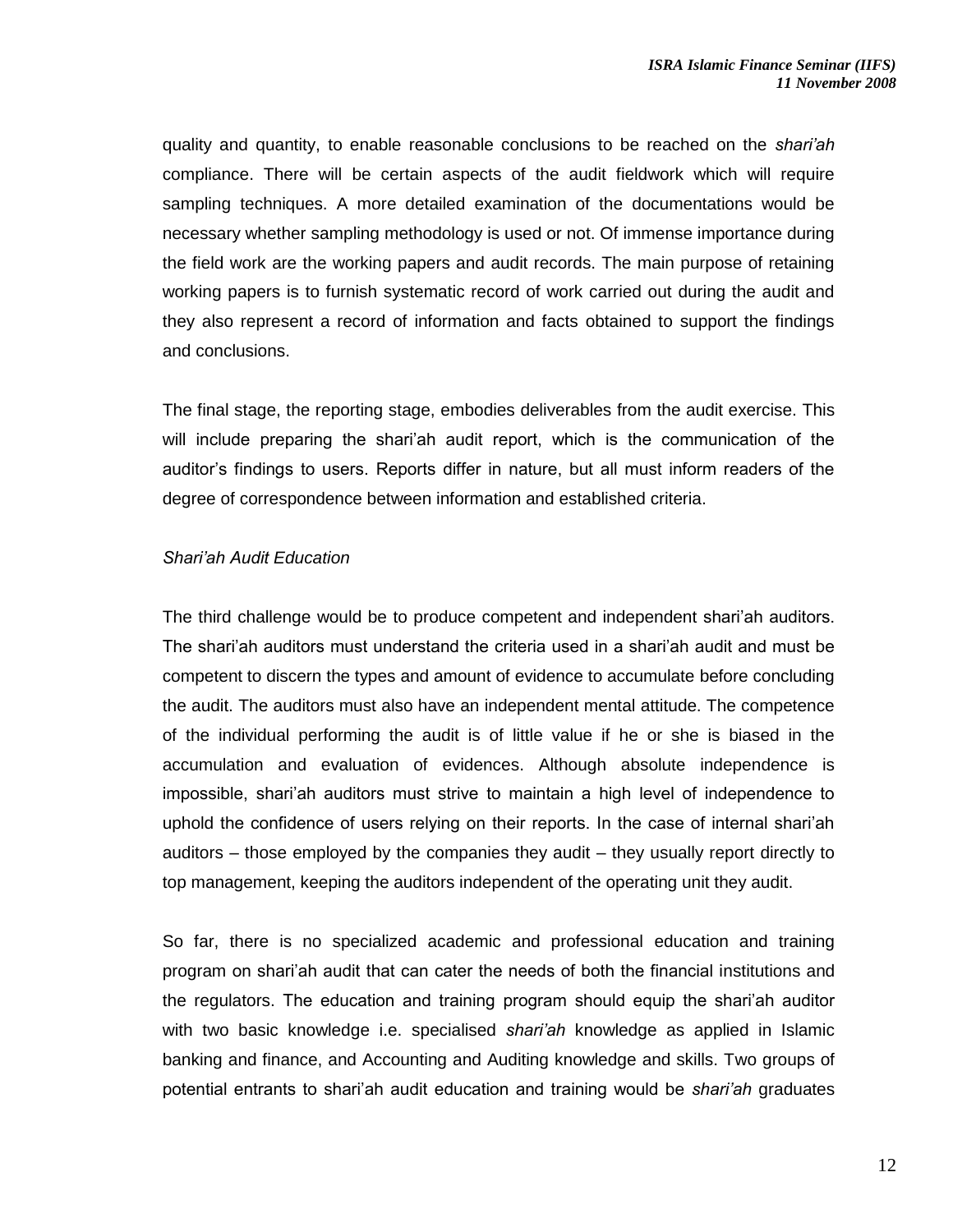and accounting graduates. The need for a professionally dedicated qualification would be necessary in the long term in view of the expansion of the Islamic banking and finance industry world wide.

## **Conclusion**

The paper argued that shari'ah audit is needed to complement the current governance mechanism of Islamic financial services industry. There are number of challenges as identified above that must be addressed to ensure shari'ah audit can be effectively implemented. In the mean time, there is a need to focus on research and development. Research and development requires critical review of the current *shari'ah* supervisory practices, and also to evaluate the sufficiency and the limitations of the present governance framework. There is a requirement for a framework that will detail out policy guidance to properly conduct both the internal and the external shariah audit which can be used as part of the routine supervision of the IFIs in Malaysia. In addition, a policy guidance paper is also needed for the IFIs themselves, for the proper undertaking of internal shari'ah audit in their respective institutions. Finally, a thorough and tested shari'ah audit program for Islamic financial services will become a requirement once the regulatory infrastructures are in place. This can be achieved with the cooperation of relevant interested parties such as IFIs, BNM, accounting and auditing firms, and SSCs to effectively develop shari'ah audit program to ensure proper conduct of *shari'ah* compliance.

## **References:**

Abdel Karim, R. A (1990), "The Independence of Religious and External Auditors: The Case of Islamic Banks", *Accounting, Auditing and Accountability*, Vol.13, pp.34 - 44.

Bhambra, H (2007), "Supervisory Implications of Islamic Finance in the Current Regulatory Environment" in Archer, S and Abdel Karim, R.A, *Islamic Finance: The Regulatory Challenge*, John Wiley, pp.198 – 212.

Chapra, M.U and Ahmed, H (2002), "Corporate Governance in Islamic Financial Institutions", Occasional Paper No. 6 (Islamic Research and Training Institute: Islamic Development Bank, Jeddah)

Grais, W and Pellegrini, M (2006), "Corporate Governance and Shari'ah Compliance in Institutions Offering Islamic Financial Services", World Bank Policy Research Working Paper, November.